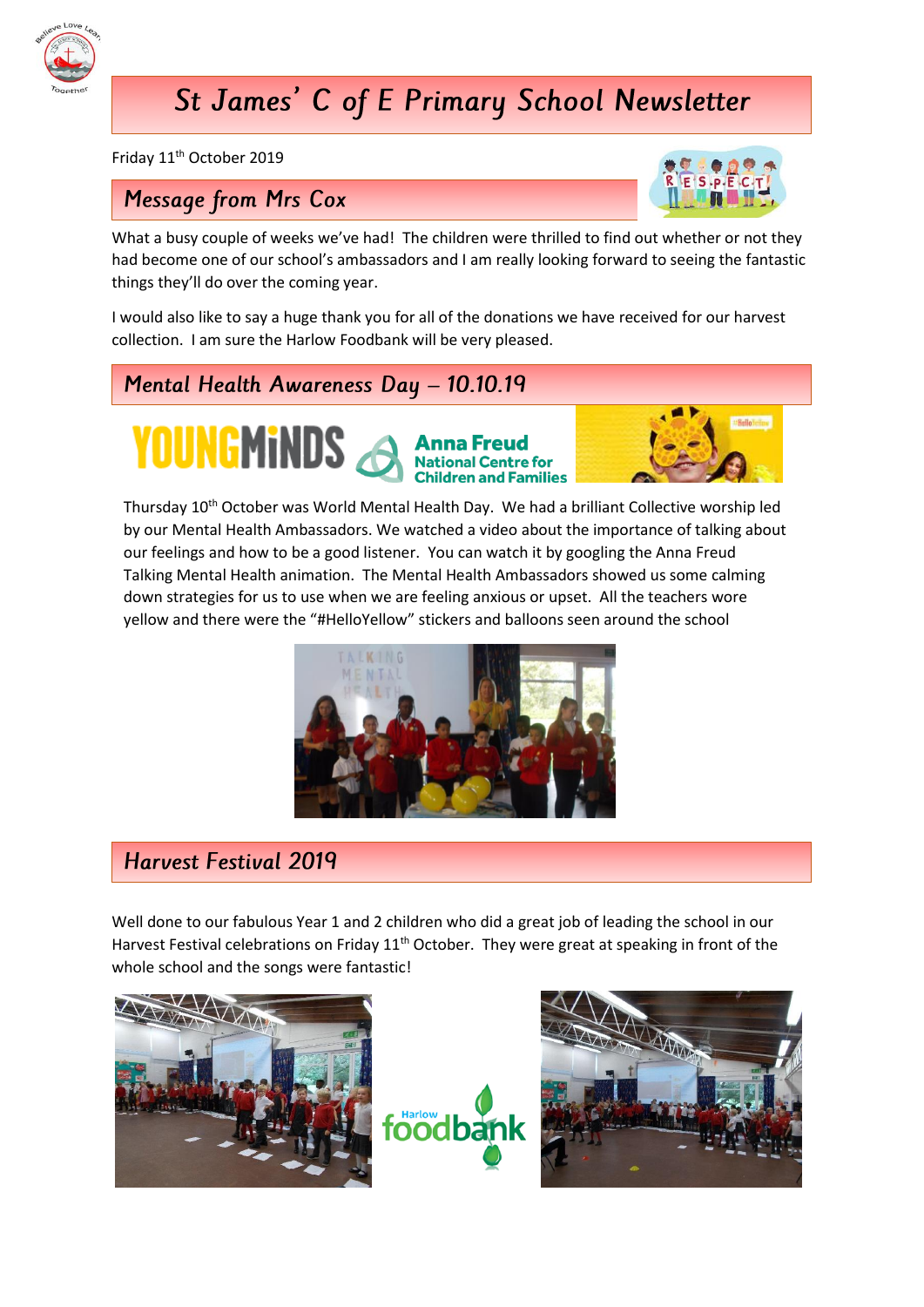### **Our New School Ambassadors**

We are delighted to announce that we now have lots of new school ambassadors! We want to give the children lots of opportunities to take on responsibility and learn how to work as part of a team towards a common goal. Congratulations to all of those pupils selected!



#### **Year 6 House Captains**

Ruth – Captain: Iris Vice: Jaymie-Lee Moses – Captain: Lois Vice: Gabriella Jacob – Captain: Jaynelle Vice: Macey Esther – Captain: Harvey Vice: Tanya



#### **Class Ambassadors**

Rec: Micah and Ava

- Y1: Hope and Scarlett
- Y2: Ruby and Calum
- Y3: Mason and Lacey
- Y4: Thandie and James
- Y5: Salha and Krishtina
- Y6: Chidera and Scarlett



### **Head Boy**

Nana

**Head Girl**

Efua



#### **KS2 Sports Ambassadors/Play Leaders**

Y3: Mckenzie, Freddie and Mika

- Y4: Zizi, Bo and Fleur
- Y5: Taylor, Daisy and Lewis
- Y6: Bernard, Blessing, Victor and Ajibola.



#### **Worship Ambassadors**

- Y1: Charlie and Zara
- Y2: Keira and Harvey
- Y3: Abbie and Michael
- Y4: David and Isabelle
- Y5: Oscar, Koyinsola and Jarrod
- Y6: Wiley and Asantwa



#### **Eco Ambassadors**

- Y1: Lexi and Adam
- Y2: Danielle and Charlie
- Y3: Henry and Lisa
- Y4: Oliver and Wiktoria
- Y5: Anaya, Mabel and Li-Kai
- Y6: Becky, Wishma and Kai



#### **Mental Health Ambassadors**

- Y1: Owen and Kobby
- Y2: Philip and Talal
- Y3: Tariq and Leon
- Y4: Casey and Alimat
- Y5: Sidnie and Grace
- Y6: Isabella and Maliha





Tine and Archie



**Charity Ambassadors**

Jack, Anna and Jack